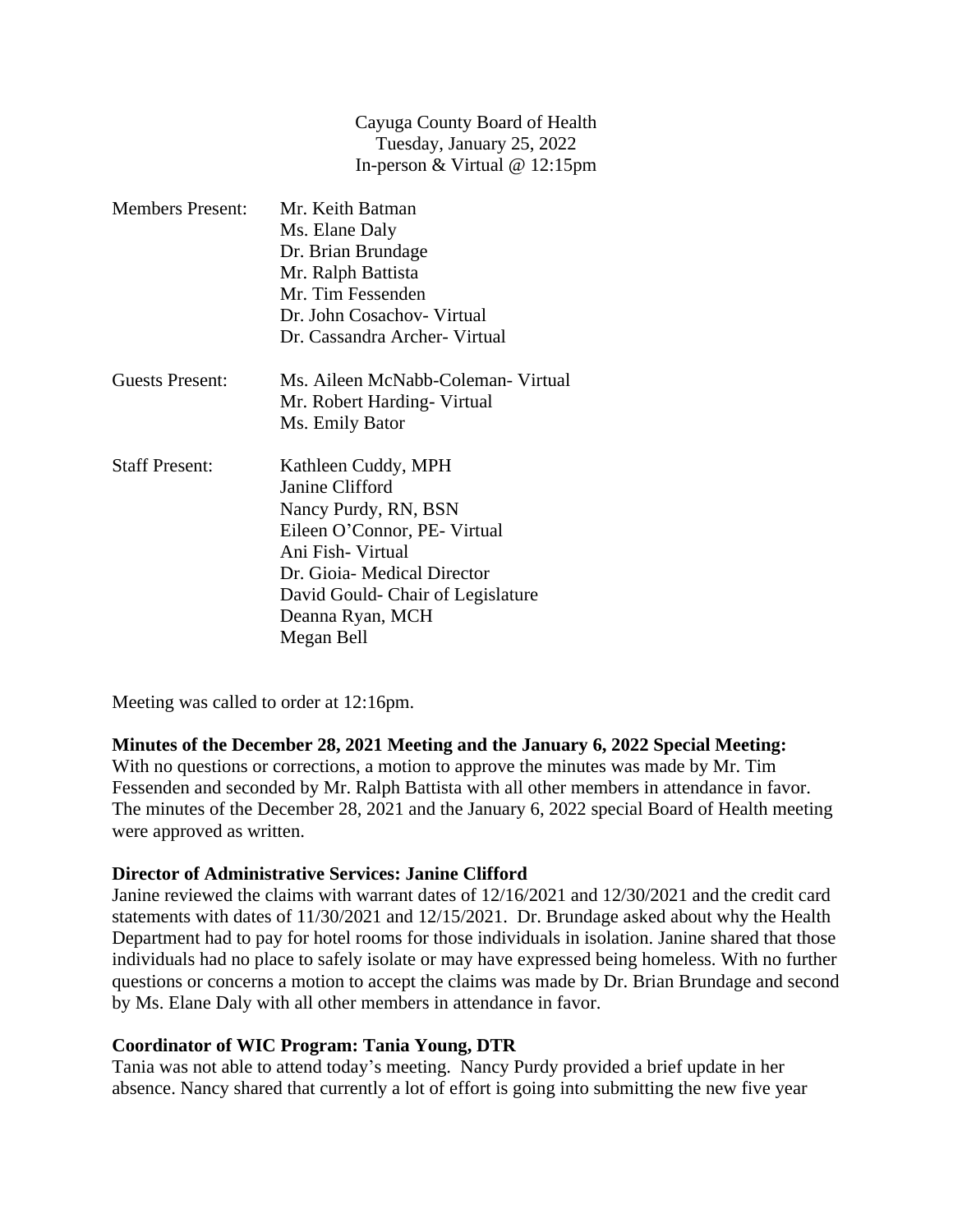RFA which is due at the end of this week. The process has changed a bit compared to past RFA's so it has been taking some additional time to adjust to the changes and make sure we are providing the requested information.

Nancy shared that staff are working with staff from the Play Space to start to coordinator activities for program children and families.

# **Public Health Director: Kathleen Cuddy, MPH**

Kathleen brought to the Board the re-appointing of officers. Typically officer serve two consecutive one year terms. She shared that it is up to the Board if the officers are willing to serve another year appointment we can re-appoint them or we can bring forward a nominating committee if the Board wishes to change officers. After discussion Mr. Ralph Battista made a motion to retain the current officers in their current roles for a second year. Ms. Elane Daly second that motion and all other members in attendance are in favor. For the year 2022 the Board of Health officers will be as follows:

Mr. Keith Batman President Dr. John Cosachov- Vice President Mr. Tim Fessenden- Secretary

# **Supervising Public Health Administrator: Deanna Ryan, MCH**

Deanna shared with the Board the recent changes from New York State DOH in regards to isolation and quarantine. The State has shortened isolation and quarantine to 5 days. The Health Department has ceased doing all isolation and quarantine and transitioned that to the State VCC. Deanna shared that the State contact tracers are doing a brief interview with positives and then sending them to our website to obtain isolation and/or quarantine orders.

Deanna provided the Board with some statistics that public health educator, Molly Burke, pulled from Commcare. In the month of December there was a total of 1887 cases and in the month of January up until the 19<sup>th</sup> which is when the Health Department ceased contact tracing there was a total of 2700 cases.

Deanna also shared that we are still providing somewhat daily situational updates which is reporting deaths and hospitalizations which have remained steady. Last Friday's press release had some visual graphs that broke down deaths and some other statistics which are good information for the public and are also helpful for our office to target education and outreach.

Mr. David Gould asked about cases seeming to decrease downstate and if that is telling for what we may see in the coming weeks. Kathleen shared that we typically are a few weeks behind downstate but several other factors go into that as well. Dr. Cassandra Archer shared that Onondaga County cases are going down as well but we have not yet seen that here in Cayuga County yet due to our low vaccination rate.

Mr. David Gould asked about court decision regarding masking. Kathleen read aloud the state she received from NYS DOH and NY Education Department regarding the decision in Nassau County.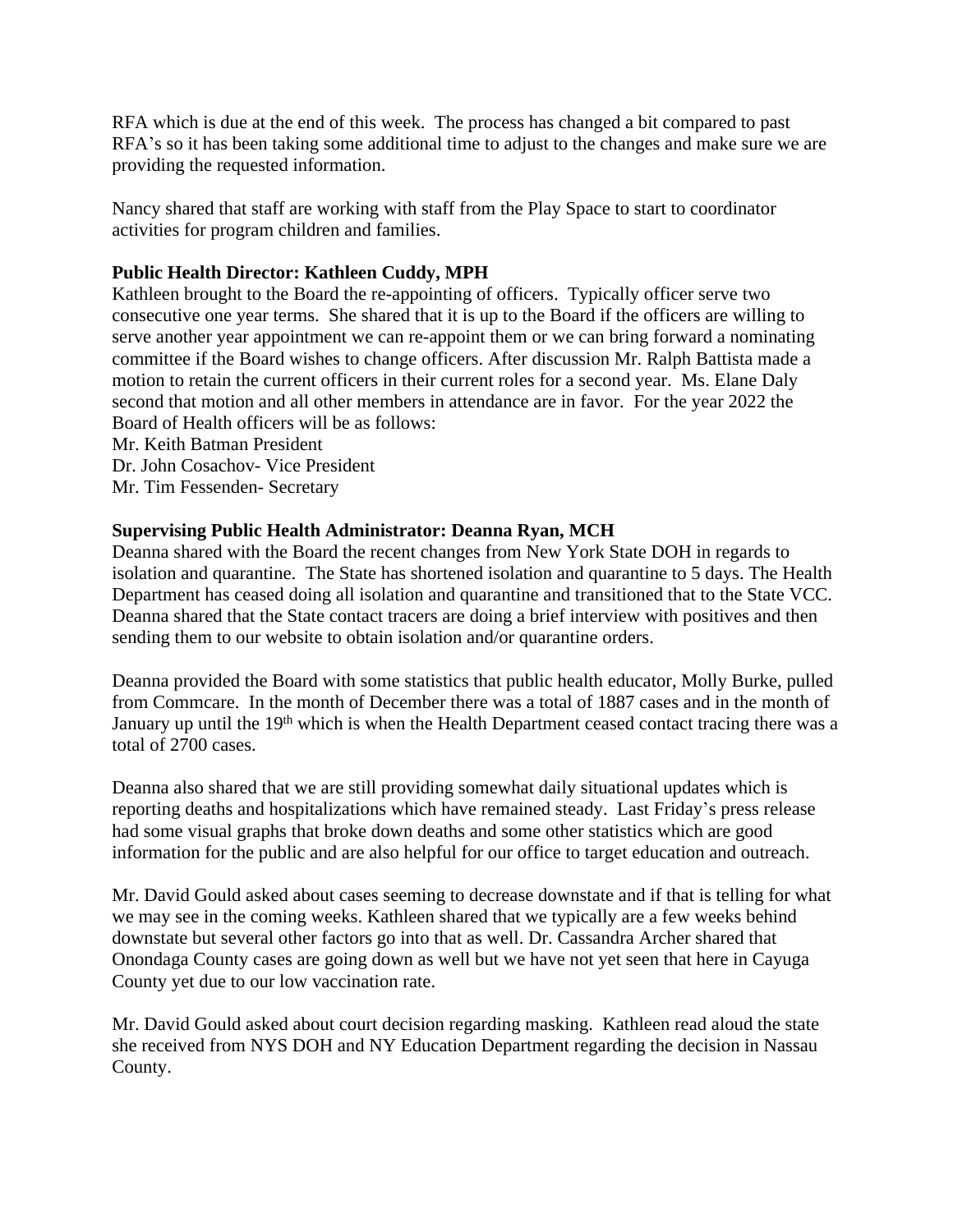### **Director of Community Health Services: Nancy Purdy, RN, BSN**

Nancy shared that beginning next month we will once again be providing the Board with our monthly communicable disease report. In 2021 we were grateful for no active or latent TB cases. Also NYS recently changed the case definition for Lyme disease due to it being very prevalent in the northeast. The CDC and NYSDOH have re-designated that for high incidence areas inclusive of NYS. Communicable disease staff no longer investigate each individual case and State staff will be monitoring and focusing on surveillance. Beginning next month we will return to sharing our communicable disease report

Staff are also preparing a document now that will be sent to local providers regarding STD's comparing numbers from the previous 2 years as well as some updated outreach information to share with patients.

Nancy shared that flu currently remains widespread in New York State.

Mr. Ralph Battista asked about quantifying the impacts of having elective procedures delayed due to constraints at the hospitals. After discussion Kathleen stated she would reach out to a member of the local hospital and see if they are available to attend our next meeting and provide insight into this matter. Dr. Archer shared that she recently read a statistic that stated 1 in 5 healthcare workers have left their positions.

Mr. David Gould asked if that was just overnight surgeries or if that included day surgeries as well and Nancy shared that it included both.

## **Director of Environmental Health: Eileen O'Connor, PE**

Eileen reviewed the Hearing and Consent Orders: Osteria Salinas- Auburn (C) Skaneateles Inn on 20- Sennett (T) The Refinery at Hilton Garden Inn- Auburn (C) Panda Smoke and Vape- Auburn (C) Grisamore Farms- Locke (T) Hunters Diner- Auburn (C) Chateau Dusseau- Locke (T) Sakura Buffet- Auburn (C) Mattes Property- Genoa (T)

A motion to approve the hearing and consent orders was made by Dr. Brian Brundage and second by Mr. Tim Fessenden with all members in attendance in favor.

Eileen said that the State Department of Health, the DEC, Syracuse University and SUNY ESF are beginning a statewide surveillance program to determine the presence of coronavirus in wastewater as an indicator of the amount of disease in the community. The goal of the program is to have one wastewater treatment plant in each county in the State participate. There is no cost to the plant to participate other than staff time to collect and ship samples. The City of Auburn wastewater treatment plant will be participating in this program and will start sampling this week. The results are reported online and can be viewed by the public. Mr. Keith Batman asked if the pilot program indicated that it was worth expanding. Eileen said in her opinion the